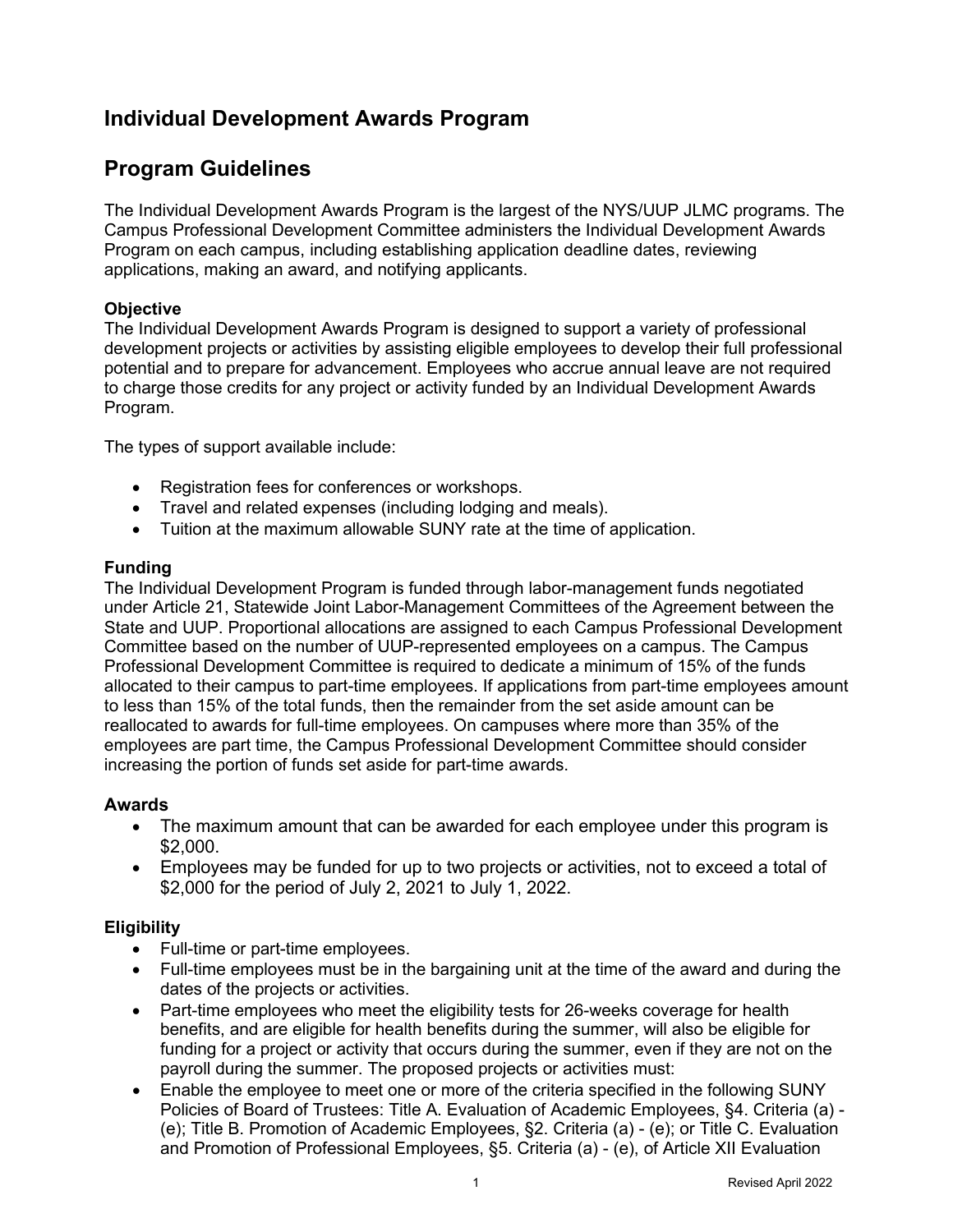and Promotion of Academic and Professional Employees, of the Policies of the Board of **Trustees** 

- Meet particular areas of interest or activities within the categories eligible for support as identified by the Campus Professional Development Committee.
- Projects or activities must fall within the following categories:
	- $\circ$  Basic, applied, or historical research.
	- o Curriculum or instructional material development.
	- o Workshop, seminar, internship, or course work not covered by Article 49, Program for Tuition Assistance or SUNY tuition waiver.
	- o Conference participation or attendance.
	- o Preparation of material for publication.
	- o Grant proposal development.
	- o Artistic or creative endeavors.
	- o Other work-related professional development projects or activities.

Descriptions of the projects or activities including:

- Type of event, event site, and sponsor.
- Whether the employee is presenting a paper or formally participating. If presenting a paper, the title of the paper and nature of the presentation must be provided.
- A letter of acceptance of the paper being presented or other proposal. If acceptance is pending, the Campus Professional Development Committee should be notified of its receipt as soon as possible, but no later than two weeks prior to the dates of the projects or activities.
- How these projects or activities will further the employee's professional development or otherwise assist in preparing for advancement.
- A brochure, announcement, or other relevant material describing the projects or activities. If material is not yet available, information should be sent as soon as possible but no later than two weeks prior to the date of the project or activity.
- A list of other grant support for the projects or activities.

#### **Application Deadlines**

The date for submitting a completed application with attachments is determined by the Campus Professional Development Committee. The decision to fund an application is at the discretion of the Campus Professional Development Committee.

## **Application Process**

#### **General Program Information**

The [General Program Information](https://oer.ny.gov/general-program-information) section provides information pertaining to the disbursement of New York State/United University Professions Joint Labor-Management Committees' funds, including application follow-up, acknowledgment of committee funds, expenditure limitations, reimbursement of expenditures, equipment policy, and contacts.

- 1. Read the Application Instructions.
- 2. Fill out, print, and sign the Application.
- 3. Send the Application with required attachments listed below to the Campus Professional Development Committee.

## **Required Attachments**

- An updated brief curriculum vitae.
- Additional information may be requested by the Campus Professional Development **Committee.**